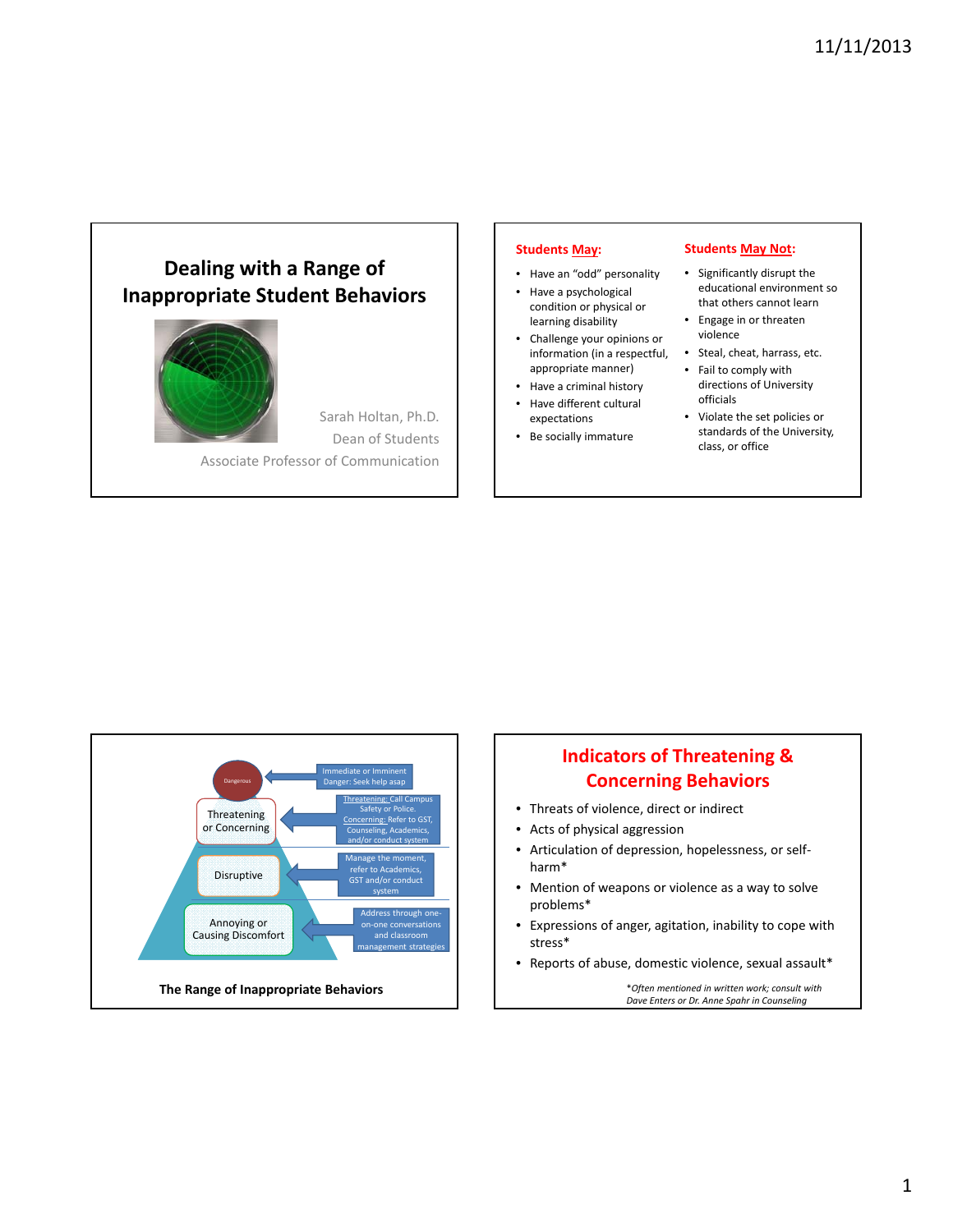## **Threatening Behaviors: Managing the Moment**

- If there is no apparent immediate or imminent danger, but you feel compromised:
	- Protect yourself and others by clearing the room
	- Set immediate goals, if appropriate
	- Walk individual to place of support (e.g., Counseling Center, Campus Safety)
	- Call Campus Safety or police if warranted
		- Tip: Have a couple students and yourself pre-program the C.S. and local police # into cell phones and/or empower all students to call if they believe assistance is needed
		- Tip: Carry a two‐way radio (obtained through C.S.)
	- Be cautious about body language and personal limitations; don't talk down or show fear to student
	- If behavior escalates, tell student you need a short break and call/go for help

#### **Threatening Behaviors: Following Up**

- Refer to Good Samaritan Team and/or Academics, if appropriate
	- Call or email any GST member, such as:
		- Sarah Holtan
		- Randy Ferguson
		- Dave Enters or Anne Spahr
- Refer to the conduct system by calling or emailing Sarah Holtan (documentation helpful)

## **Indicators of Disruptive Behaviors**

- Yelling or being excessively loud
- Distracting other students
- Major hygiene concerns
- Seemingly under the influence of substances
- Refusing to leave or cooperate
- Destruction of property
- Not complying with instructions
- Escalating low‐level behaviors

#### **What to do with Disruptive Behaviors**

- Mangage the Moment:
	- Can excuse student from class or give reminder of appropriate behavior
	- Pull aside after class or set up private meeting
	- Clarify expectations and what will happen if not met going forward (e.g., conduct system)
- Refer to Dr. Randy Ferguson in Academics, with documentation
- Refer to GST, if appropriate (Randy is a member of GST)
- Consult with Dave Enters or Anne Spahr in Counseling
- If behavior continues, refer to conduct system, if appropriate, by calling or emailing Sarah Holtan (documentation helpful)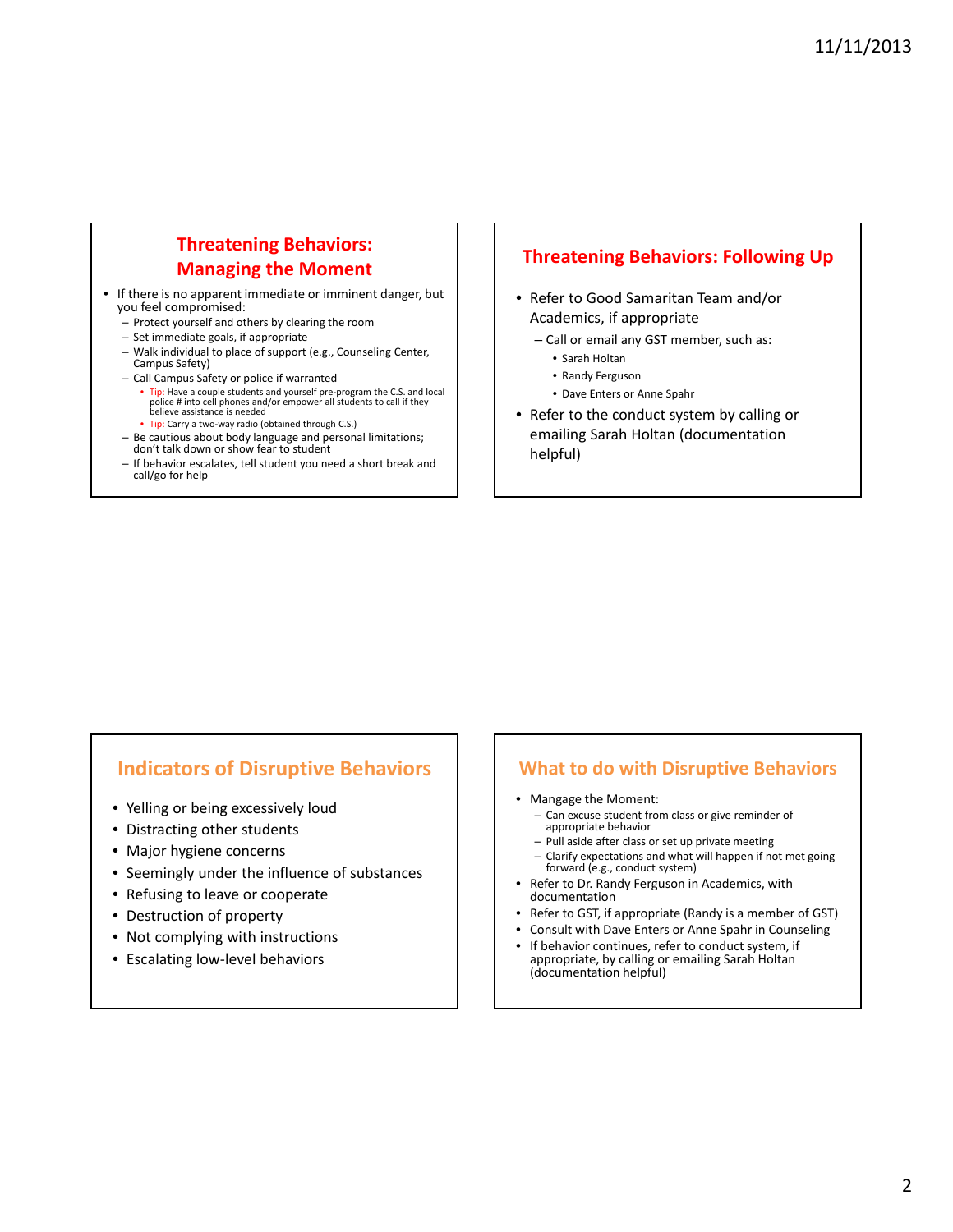### **Indicators of Annoying or Causing Discomfort Behaviors**

- Staring
- Not picking up on social cues
- Interrupting you or others
- Talking loudly
- Asking excessive questions
- Talking about irrelevant topics
- Violating personal space boundaries
- Rude/disrespectful
- behavior (e.g., swearing) • Threatening to sue you or
- asking to speak to your supervisor
- Monopolizing your time
- Crying
- Inappropriate use of cell phone, laptop, etc.
- Not engaging in class or doing homework
- *How have we responded to these kinds of behaviors in the past? How do we feel during these incidents?*
	- $\Box$  Ignored them
	- $\Box$  Got defensive
	- $\square$  Sat the student down for a private conversation
	- □ Referred out
	- □ Others…?

*How have we responded to these kinds of behaviors in the past? How do we feel during these incidents?*

 $\Box$  Ignored them

 $\Box$  Got defensive

 $\Box$  Referred out □ Others…?

- $\square$  Sat the student down for a private conversation
- Do you respond differently when you know the student?
- The unknown student may seem "scarier."

*How have we responded to these kinds of behaviors in the past? How do we feel during these incidents?*

- $\Box$  Ignored them
- $\Box$  Got defensive  $\square$  Sat the student
- down for a private conversation
- *Give yourself permission to feel uncomfortable. And trust your instincts when something feels "off."*
- $\Box$  Referred out □ Others…?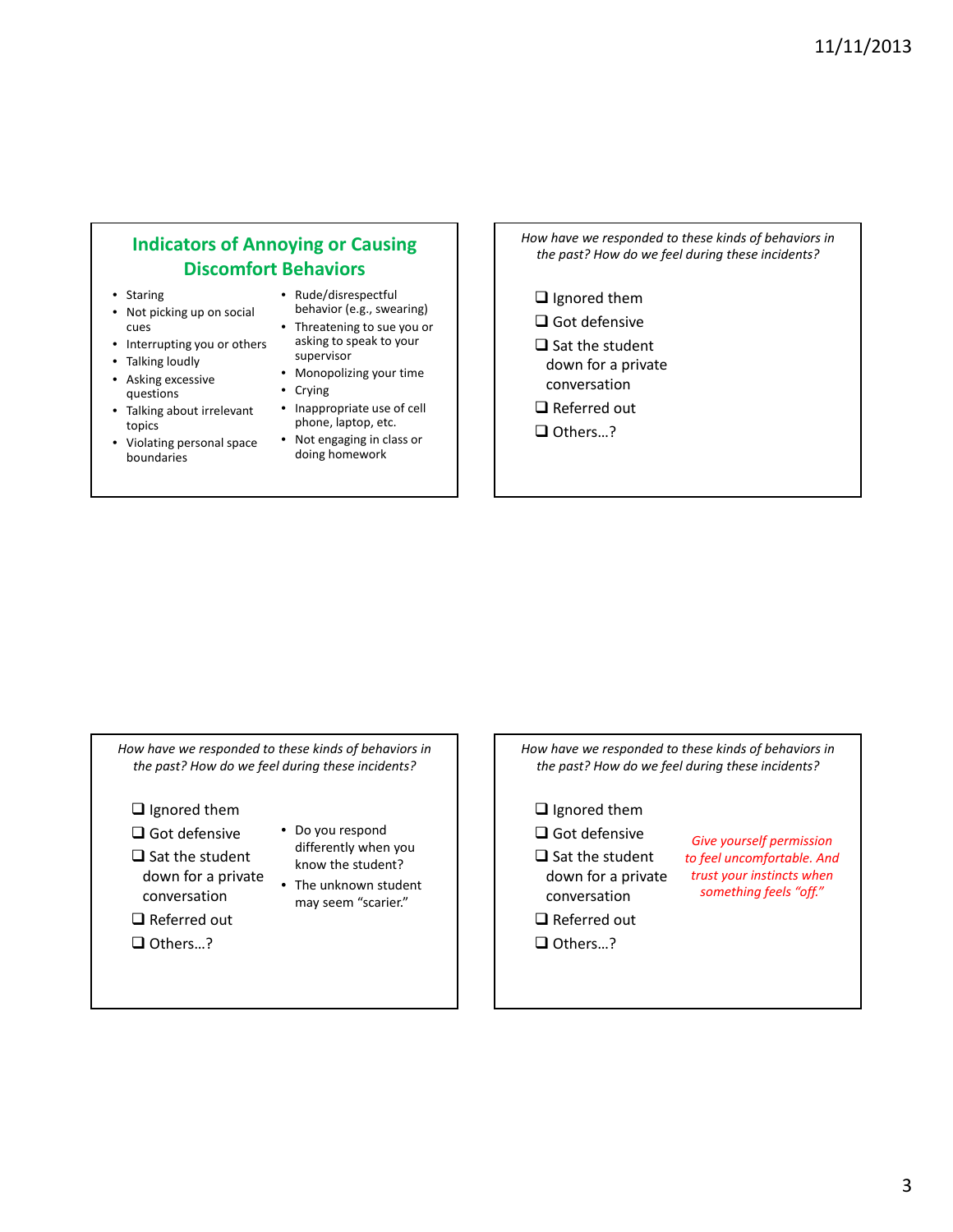#### **Annoying and Uncomfortable Behaviors: Managing the Moment**

- Address it in the moment as best you can – Tip: Can address behavior in general to whole class first rather than specific offenders
- Determine best way to talk to student individually (consult if not sure)
- Use clear, direct, respectful communication to set expectations and consequences
- Provide opportunity and support for student to comply

### Reasons to Act…

- To stop the behavior, and to prevent escalation of behaviors
- Maintain the quality of the educational environment (and your credibility as a professional)
	- Ignoring the situation may leave other students feeling vulnerable and victimized and give tacit permission for the behavior to continue.
- Role model life skills by providing feedback and setting expectations for changed behavior

## How to Act

- 1) Manage/address what you can
- ‐ Tip: Explain ahead of time any material or topic you plan to introduce that is sensitive or controversial, so that students are prepared. Discuss expectations for the dialogue and provide students with specific ways to frame their opinions. Model expected behavior. If a student is struggling, connect him/her to Counseling services.
- 2) Document the facts and observed behaviors related to the incident in an objective way
	- *See handout titled, "Guidelines and Sample Documentation of Incidents"*
- 3) Refer and/or report the behaviors you are unable to manage/address

#### When to Refer and/or Report **MPD/911/Campus Sa** Emergencies, immediate safety concerns, violations of law Significant disruption, apparent violations of the Code of Student Conduct Any current or former student, faculty, or staff, visitor, etc. Students only Immediately Timely manner, preferably the day of incident Immediate threats and for support Formal action by University may be warranted

What

Who

When

Why

How

Note

| Call 911 or x4344                                                    | Online reporting form<br>https://publicdocs.maxient.com/incidentre<br>port.php?ConcordiaUnivWis or email |
|----------------------------------------------------------------------|----------------------------------------------------------------------------------------------------------|
| Orders of protection, no contact,<br>filing a report, escort service | Matters of <b>academic</b> misconduct are<br>referred to Dr. Randy Ferguson                              |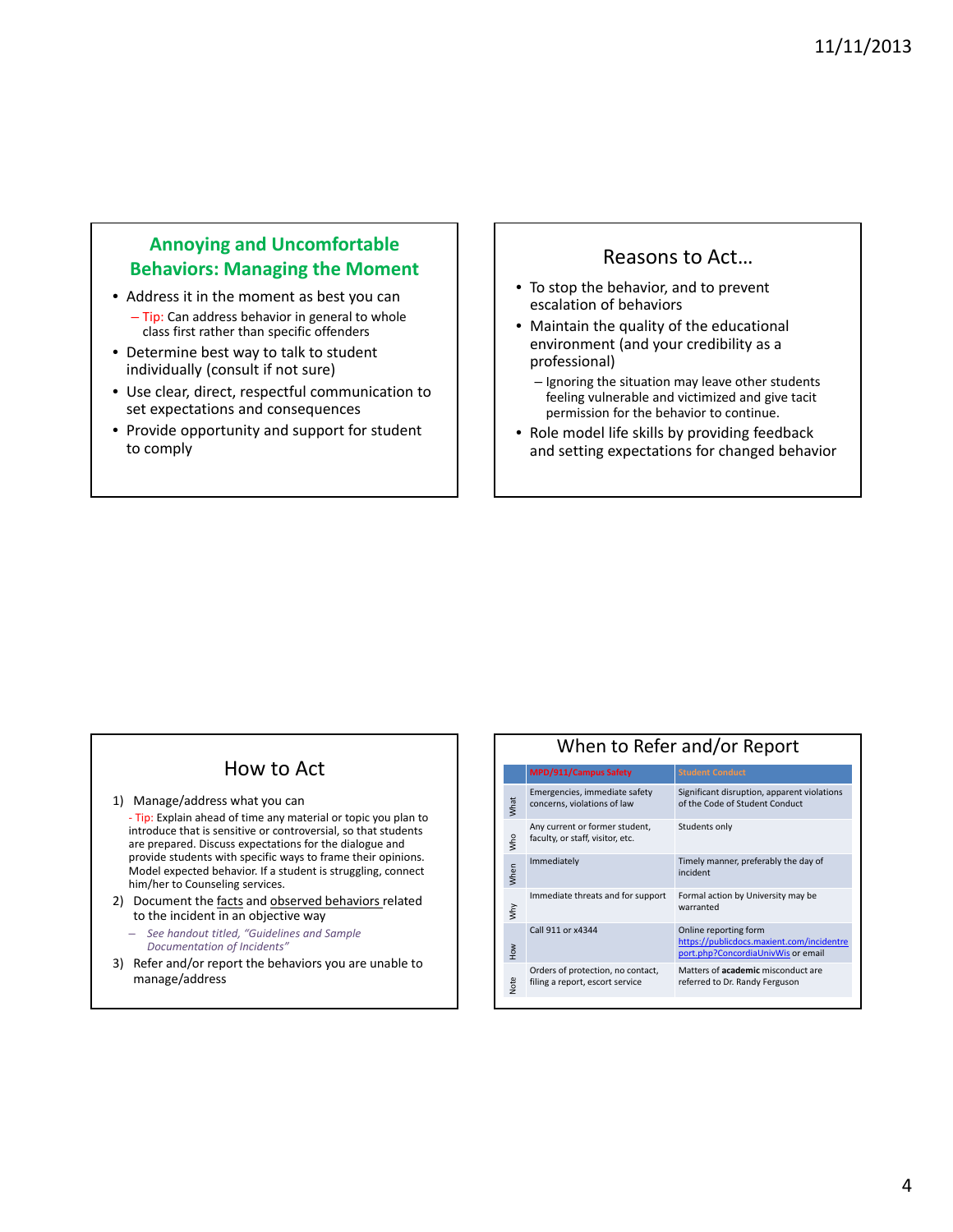| When to Refer and/or Report |                                                                                                 |                                                                         |  |
|-----------------------------|-------------------------------------------------------------------------------------------------|-------------------------------------------------------------------------|--|
|                             | <b>Counseling</b>                                                                               | <b>GST</b>                                                              |  |
| What                        | Assistance and support for<br>suspected mental health, stress,<br>or coping issues              | Potential threat of violence or significant<br>behavioral concerns      |  |
| who                         | Students are given priority;<br>faculty and staff may be referred                               | Students only                                                           |  |
| When                        | As soon as possible                                                                             | Timely manner, preferably the day of<br>incident                        |  |
| why                         | You want the student to receive<br>trained and caring help and<br>support                       | You want GST to be aware of situation to<br>assess and act if warranted |  |
| $rac{8}{100}$               | Call or email Dave Enters or Anne<br>Spahr or walk the student to<br>their office area in AL111 | Email or call any GST member                                            |  |
| Note                        | Counseling is free and<br>confidential                                                          | To report how you addressed a situation                                 |  |

#### Additional Campus Resources • Use sample syllabus language for behavioral expectations – also verbally discuss near beginning of semester. – *See handout titled, "Behavioral Expectations ‐ Sample Syllabus Language"* • Referral guides for GST, Academic Misconduct • Consultations with Dr. Ferguson, counselors, Campus Safety, Sarah Holtan, any member of GST • Pre‐arranged classroom observations with Randy Ferguson, Sarah Holtan, your chair or dean • Code of Student Conduct, located at: www.cuw.edu/consumerinformation

## Prevention is the Best Strategy: Faculty Tips

- Learn and use students' names
- Display genuine care and concern for students
- Set and discuss behavioral expectations and consequences – in writing and verbally *(see sample syllabus language)*
- Anticipate high‐risk/sensitive course content
- Manage your own personal triggers (e.g., misuse of electronic devices)
- Establish your authority and respond individually to inappropriate behaviors at the lowest possible level

### Prevention is the Best Strategy: Staff Tips

- Post office expectations and discuss with student workers
- Discuss "what if" situations and have plans in place
- Provide phone scripts and suggested responses, especially for student workers
- Teach staff how to balance good customer service while not taking abuse
- Consult with counselors, GST members or others